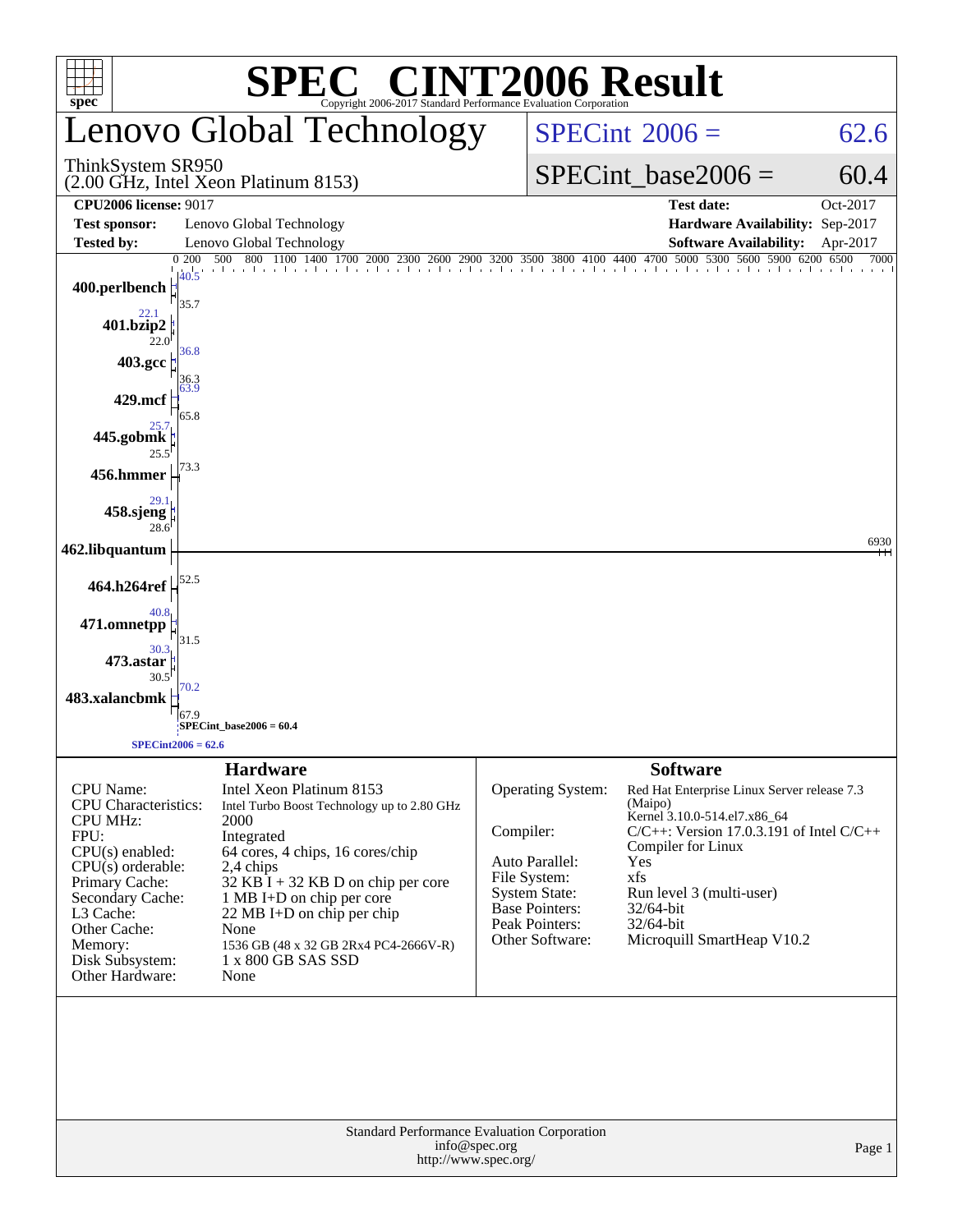

### enovo Global Technology

#### ThinkSystem SR950

(2.00 GHz, Intel Xeon Platinum 8153)

 $SPECint2006 = 62.6$  $SPECint2006 = 62.6$ 

#### SPECint base2006 =  $60.4$

**[Test sponsor:](http://www.spec.org/auto/cpu2006/Docs/result-fields.html#Testsponsor)** Lenovo Global Technology **[Hardware Availability:](http://www.spec.org/auto/cpu2006/Docs/result-fields.html#HardwareAvailability)** Sep-2017

**[CPU2006 license:](http://www.spec.org/auto/cpu2006/Docs/result-fields.html#CPU2006license)** 9017 **[Test date:](http://www.spec.org/auto/cpu2006/Docs/result-fields.html#Testdate)** Oct-2017 **[Tested by:](http://www.spec.org/auto/cpu2006/Docs/result-fields.html#Testedby)** Lenovo Global Technology **[Software Availability:](http://www.spec.org/auto/cpu2006/Docs/result-fields.html#SoftwareAvailability)** Apr-2017

#### **[Results Table](http://www.spec.org/auto/cpu2006/Docs/result-fields.html#ResultsTable)**

|                                                                                                          | <b>Base</b>    |              |                |       |                |       | <b>Peak</b>    |              |                |              |                |              |
|----------------------------------------------------------------------------------------------------------|----------------|--------------|----------------|-------|----------------|-------|----------------|--------------|----------------|--------------|----------------|--------------|
| <b>Benchmark</b>                                                                                         | <b>Seconds</b> | <b>Ratio</b> | <b>Seconds</b> | Ratio | <b>Seconds</b> | Ratio | <b>Seconds</b> | <b>Ratio</b> | <b>Seconds</b> | <b>Ratio</b> | <b>Seconds</b> | <b>Ratio</b> |
| 400.perlbench                                                                                            | 274            | 35.7         | 274            | 35.7  | 274            | 35.6  | 241            | 40.6         | 241            | 40.5         | 241            | 40.5         |
| 401.bzip2                                                                                                | 439            | 22.0         | 439            | 22.0  | <u>439</u>     | 22.0  | 437            | 22.1         | 437            | 22.1         | 437            | 22.1         |
| $403.\mathrm{gcc}$                                                                                       | 222            | 36.3         | 222            | 36.3  | 222            | 36.3  | 219            | 36.8         | 219            | 36.7         | 219            | 36.8         |
| $429$ mcf                                                                                                | 137            | 66.4         | 139            | 65.8  | 139            | 65.4  | 140            | 65.0         | 143            | 63.9         | 143            | 63.9         |
| $445$ .gobmk                                                                                             | 411            | 25.5         | 411            | 25.5  | 410            | 25.6  | 408            | 25.7         | 408            | 25.7         | 409            | 25.7         |
| 456.hmmer                                                                                                | 127            | 73.3         | 128            | 73.1  | 127            | 73.3  | 127            | 73.3         | 128            | 73.1         | 127            | 73.3         |
| $458$ .sjeng                                                                                             | 423            | 28.6         | 423            | 28.6  | 422            | 28.6  | 416            | 29.1         | 416            | 29.1         | 416            | 29.1         |
| 462.libquantum                                                                                           | 3.02           | 6870         | 2.97           | 6980  | 2.99           | 6930  | 3.02           | 6870         | 2.97           | 6980         | 2.99           | 6930         |
| 464.h264ref                                                                                              | 422            | 52.5         | 422            | 52.4  | 421            | 52.5  | 422            | 52.5         | 422            | 52.4         | 421            | 52.5         |
| 471.omnetpp                                                                                              | 197            | 31.7         | 198            | 31.5  | 199            | 31.4  | 153            | 40.8         | 153            | 40.8         | 153            | 40.9         |
| $473$ . astar                                                                                            | 230            | 30.5         | 230            | 30.5  | 230            | 30.5  | 231            | 30.3         | 232            | 30.3         | 231            | 30.4         |
| 483.xalancbmk                                                                                            | 102            | 67.9         | 102            | 67.9  | 102            | 67.8  | 98.4           | 70.1         | 98.3           | 70.2         | 98.2           | 70.2         |
| Results appear in the order in which they were run. Bold underlined text indicates a median measurement. |                |              |                |       |                |       |                |              |                |              |                |              |

#### **[Submit Notes](http://www.spec.org/auto/cpu2006/Docs/result-fields.html#SubmitNotes)**

The config file option 'submit' was used.

#### **[Operating System Notes](http://www.spec.org/auto/cpu2006/Docs/result-fields.html#OperatingSystemNotes)**

Stack size set to unlimited using "ulimit -s unlimited"

#### **[Platform Notes](http://www.spec.org/auto/cpu2006/Docs/result-fields.html#PlatformNotes)**

Standard Performance Evaluation Corporation [info@spec.org](mailto:info@spec.org) BIOS configuration: Choose Operating Mode set to Maximum Performance Hyper-Threading set to Disable Stale AtoS set to Enable LLC dead line alloc set to Disable Sysinfo program /home/cpu2006-1.2-ic17.0u3/config/sysinfo.rev6993 Revision 6993 of 2015-11-06 (b5e8d4b4eb51ed28d7f98696cbe290c1) running on localhost.localdomain Mon Oct 23 03:26:00 2017 This section contains SUT (System Under Test) info as seen by some common utilities. To remove or add to this section, see: <http://www.spec.org/cpu2006/Docs/config.html#sysinfo> From /proc/cpuinfo model name : Intel(R) Xeon(R) Platinum 8153 CPU @ 2.00GHz 4 "physical id"s (chips) 64 "processors" cores, siblings (Caution: counting these is hw and system dependent. The following excerpts from /proc/cpuinfo might not be reliable. Use with Continued on next page

<http://www.spec.org/>

Page 2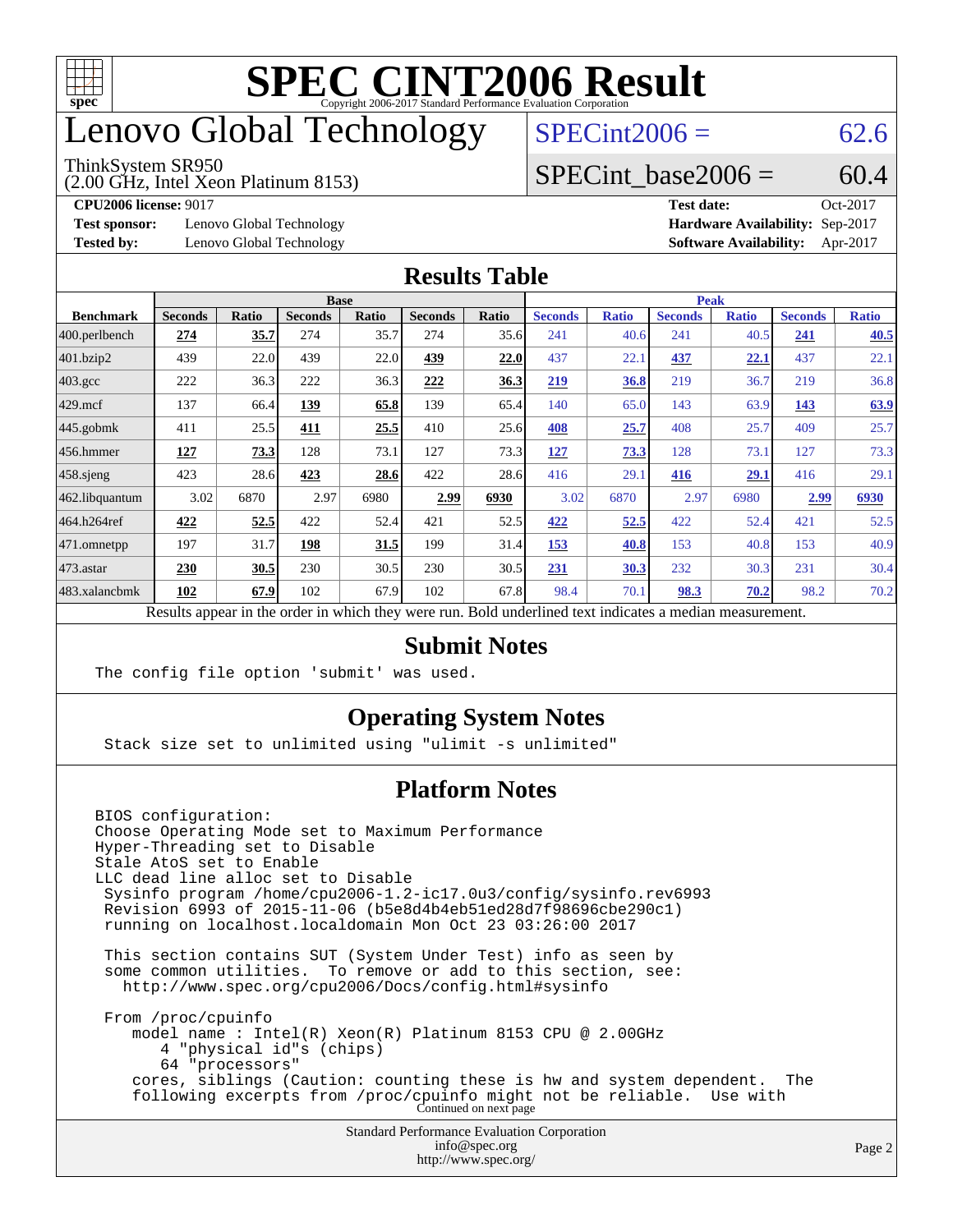

### enovo Global Technology

ThinkSystem SR950

 $SPECint2006 = 62.6$  $SPECint2006 = 62.6$ 

(2.00 GHz, Intel Xeon Platinum 8153)

SPECint base2006 =  $60.4$ 

**[Test sponsor:](http://www.spec.org/auto/cpu2006/Docs/result-fields.html#Testsponsor)** Lenovo Global Technology **[Hardware Availability:](http://www.spec.org/auto/cpu2006/Docs/result-fields.html#HardwareAvailability)** Sep-2017 **[Tested by:](http://www.spec.org/auto/cpu2006/Docs/result-fields.html#Testedby)** Lenovo Global Technology **[Software Availability:](http://www.spec.org/auto/cpu2006/Docs/result-fields.html#SoftwareAvailability)** Apr-2017

**[CPU2006 license:](http://www.spec.org/auto/cpu2006/Docs/result-fields.html#CPU2006license)** 9017 **[Test date:](http://www.spec.org/auto/cpu2006/Docs/result-fields.html#Testdate)** Oct-2017

#### **[Platform Notes \(Continued\)](http://www.spec.org/auto/cpu2006/Docs/result-fields.html#PlatformNotes)**

Standard Performance Evaluation Corporation [info@spec.org](mailto:info@spec.org) <http://www.spec.org/> caution.) cpu cores : 16 siblings : 16 physical 0: cores 0 1 2 3 4 5 6 7 8 9 10 11 12 13 14 15 physical 1: cores 0 1 2 3 4 5 6 7 8 9 10 11 12 13 14 15 physical 2: cores 0 1 2 3 4 5 6 7 8 9 10 11 12 13 14 15 physical 3: cores 0 1 2 3 4 5 6 7 8 9 10 11 12 13 14 15 cache size : 22528 KB From /proc/meminfo<br>MemTotal: 1584628692 kB HugePages\_Total: 0 Hugepagesize: 2048 kB From /etc/\*release\* /etc/\*version\* os-release: NAME="Red Hat Enterprise Linux Server" VERSION="7.3 (Maipo)" ID="rhel" ID\_LIKE="fedora" VERSION\_ID="7.3" PRETTY\_NAME="Red Hat Enterprise Linux Server 7.3 (Maipo)" ANSI\_COLOR="0;31" CPE\_NAME="cpe:/o:redhat:enterprise\_linux:7.3:GA:server" redhat-release: Red Hat Enterprise Linux Server release 7.3 (Maipo) system-release: Red Hat Enterprise Linux Server release 7.3 (Maipo) system-release-cpe: cpe:/o:redhat:enterprise\_linux:7.3:ga:server uname -a: Linux localhost.localdomain 3.10.0-514.el7.x86\_64 #1 SMP Wed Oct 19 11:24:13 EDT 2016 x86\_64 x86\_64 x86\_64 GNU/Linux run-level 3 Oct 23 02:25 SPEC is set to: /home/cpu2006-1.2-ic17.0u3 Filesystem Type Size Used Avail Use% Mounted on /dev/sda3 xfs 743G 6.9G 736G 1% / Additional information from dmidecode: Warning: Use caution when you interpret this section. The 'dmidecode' program reads system data which is "intended to allow hardware to be accurately determined", but the intent may not be met, as there are frequent changes to hardware, firmware, and the "DMTF SMBIOS" standard. BIOS Lenovo -[PSE109F-1.10]- 09/25/2017 Memory: 48x NO DIMM NO DIMM 48x Samsung M393A4K40BB2-CTD 32 GB 2 rank 2666 MHz (End of data from sysinfo program)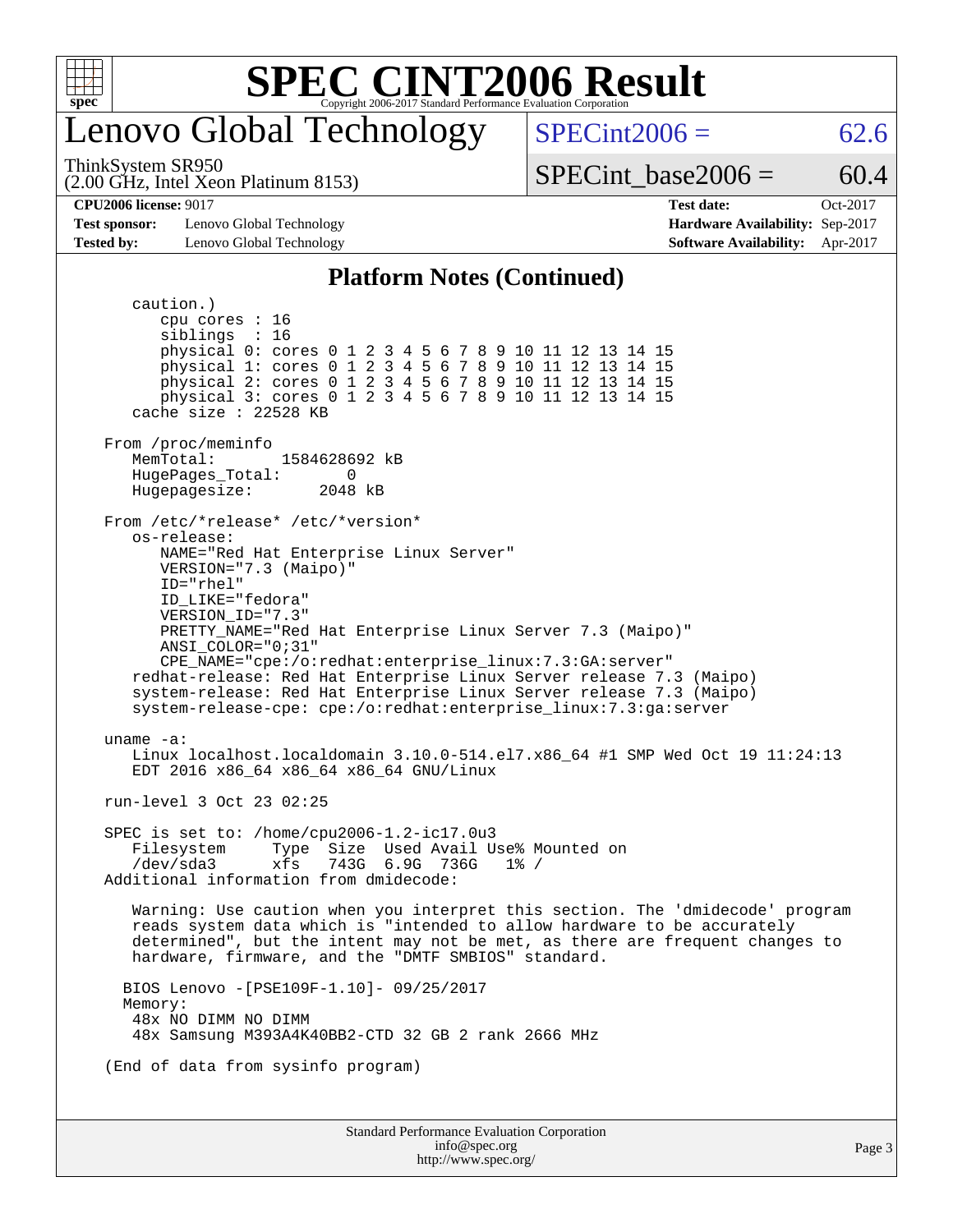

## enovo Global Technology

ThinkSystem SR950

 $SPECint2006 = 62.6$  $SPECint2006 = 62.6$ 

(2.00 GHz, Intel Xeon Platinum 8153)

SPECint base2006 =  $60.4$ 

**[Test sponsor:](http://www.spec.org/auto/cpu2006/Docs/result-fields.html#Testsponsor)** Lenovo Global Technology **[Hardware Availability:](http://www.spec.org/auto/cpu2006/Docs/result-fields.html#HardwareAvailability)** Sep-2017 **[Tested by:](http://www.spec.org/auto/cpu2006/Docs/result-fields.html#Testedby)** Lenovo Global Technology **[Software Availability:](http://www.spec.org/auto/cpu2006/Docs/result-fields.html#SoftwareAvailability)** Apr-2017

**[CPU2006 license:](http://www.spec.org/auto/cpu2006/Docs/result-fields.html#CPU2006license)** 9017 **[Test date:](http://www.spec.org/auto/cpu2006/Docs/result-fields.html#Testdate)** Oct-2017

#### **[General Notes](http://www.spec.org/auto/cpu2006/Docs/result-fields.html#GeneralNotes)**

Environment variables set by runspec before the start of the run: KMP AFFINITY = "granularity=fine, compact,  $0,3$ " LD\_LIBRARY\_PATH = "/home/cpu2006-1.2-ic17.0u3/lib/ia32:/home/cpu2006-1.2-ic17.0u3/lib/intel64:/home/cpu2006-1.2-ic17.0u3/sh10.2" OMP\_NUM\_THREADS = "64"

 Binaries compiled on a system with 1x Intel Core i7-4790 CPU + 32GB RAM memory using Redhat Enterprise Linux 7.2 Transparent Huge Pages enabled by default. Filesystem page cache cleared with: shell invocation of 'sync; echo 3 > /proc/sys/vm/drop\_caches' prior to run

#### **[Base Compiler Invocation](http://www.spec.org/auto/cpu2006/Docs/result-fields.html#BaseCompilerInvocation)**

[C benchmarks](http://www.spec.org/auto/cpu2006/Docs/result-fields.html#Cbenchmarks): [icc -m64](http://www.spec.org/cpu2006/results/res2017q4/cpu2006-20171211-51063.flags.html#user_CCbase_intel_icc_64bit_bda6cc9af1fdbb0edc3795bac97ada53)

[C++ benchmarks:](http://www.spec.org/auto/cpu2006/Docs/result-fields.html#CXXbenchmarks) [icpc -m64](http://www.spec.org/cpu2006/results/res2017q4/cpu2006-20171211-51063.flags.html#user_CXXbase_intel_icpc_64bit_fc66a5337ce925472a5c54ad6a0de310)

#### **[Base Portability Flags](http://www.spec.org/auto/cpu2006/Docs/result-fields.html#BasePortabilityFlags)**

 400.perlbench: [-DSPEC\\_CPU\\_LP64](http://www.spec.org/cpu2006/results/res2017q4/cpu2006-20171211-51063.flags.html#b400.perlbench_basePORTABILITY_DSPEC_CPU_LP64) [-DSPEC\\_CPU\\_LINUX\\_X64](http://www.spec.org/cpu2006/results/res2017q4/cpu2006-20171211-51063.flags.html#b400.perlbench_baseCPORTABILITY_DSPEC_CPU_LINUX_X64) 401.bzip2: [-DSPEC\\_CPU\\_LP64](http://www.spec.org/cpu2006/results/res2017q4/cpu2006-20171211-51063.flags.html#suite_basePORTABILITY401_bzip2_DSPEC_CPU_LP64) 403.gcc: [-DSPEC\\_CPU\\_LP64](http://www.spec.org/cpu2006/results/res2017q4/cpu2006-20171211-51063.flags.html#suite_basePORTABILITY403_gcc_DSPEC_CPU_LP64) 429.mcf: [-DSPEC\\_CPU\\_LP64](http://www.spec.org/cpu2006/results/res2017q4/cpu2006-20171211-51063.flags.html#suite_basePORTABILITY429_mcf_DSPEC_CPU_LP64) 445.gobmk: [-DSPEC\\_CPU\\_LP64](http://www.spec.org/cpu2006/results/res2017q4/cpu2006-20171211-51063.flags.html#suite_basePORTABILITY445_gobmk_DSPEC_CPU_LP64) 456.hmmer: [-DSPEC\\_CPU\\_LP64](http://www.spec.org/cpu2006/results/res2017q4/cpu2006-20171211-51063.flags.html#suite_basePORTABILITY456_hmmer_DSPEC_CPU_LP64) 458.sjeng: [-DSPEC\\_CPU\\_LP64](http://www.spec.org/cpu2006/results/res2017q4/cpu2006-20171211-51063.flags.html#suite_basePORTABILITY458_sjeng_DSPEC_CPU_LP64) 462.libquantum: [-DSPEC\\_CPU\\_LP64](http://www.spec.org/cpu2006/results/res2017q4/cpu2006-20171211-51063.flags.html#suite_basePORTABILITY462_libquantum_DSPEC_CPU_LP64) [-DSPEC\\_CPU\\_LINUX](http://www.spec.org/cpu2006/results/res2017q4/cpu2006-20171211-51063.flags.html#b462.libquantum_baseCPORTABILITY_DSPEC_CPU_LINUX) 464.h264ref: [-DSPEC\\_CPU\\_LP64](http://www.spec.org/cpu2006/results/res2017q4/cpu2006-20171211-51063.flags.html#suite_basePORTABILITY464_h264ref_DSPEC_CPU_LP64) 471.omnetpp: [-DSPEC\\_CPU\\_LP64](http://www.spec.org/cpu2006/results/res2017q4/cpu2006-20171211-51063.flags.html#suite_basePORTABILITY471_omnetpp_DSPEC_CPU_LP64) 473.astar: [-DSPEC\\_CPU\\_LP64](http://www.spec.org/cpu2006/results/res2017q4/cpu2006-20171211-51063.flags.html#suite_basePORTABILITY473_astar_DSPEC_CPU_LP64) 483.xalancbmk: [-DSPEC\\_CPU\\_LP64](http://www.spec.org/cpu2006/results/res2017q4/cpu2006-20171211-51063.flags.html#suite_basePORTABILITY483_xalancbmk_DSPEC_CPU_LP64) [-DSPEC\\_CPU\\_LINUX](http://www.spec.org/cpu2006/results/res2017q4/cpu2006-20171211-51063.flags.html#b483.xalancbmk_baseCXXPORTABILITY_DSPEC_CPU_LINUX)

#### **[Base Optimization Flags](http://www.spec.org/auto/cpu2006/Docs/result-fields.html#BaseOptimizationFlags)**

[C benchmarks](http://www.spec.org/auto/cpu2006/Docs/result-fields.html#Cbenchmarks):

[-xCORE-AVX2](http://www.spec.org/cpu2006/results/res2017q4/cpu2006-20171211-51063.flags.html#user_CCbase_f-xCORE-AVX2) [-ipo](http://www.spec.org/cpu2006/results/res2017q4/cpu2006-20171211-51063.flags.html#user_CCbase_f-ipo) [-O3](http://www.spec.org/cpu2006/results/res2017q4/cpu2006-20171211-51063.flags.html#user_CCbase_f-O3) [-no-prec-div](http://www.spec.org/cpu2006/results/res2017q4/cpu2006-20171211-51063.flags.html#user_CCbase_f-no-prec-div) [-parallel](http://www.spec.org/cpu2006/results/res2017q4/cpu2006-20171211-51063.flags.html#user_CCbase_f-parallel) [-qopt-prefetch](http://www.spec.org/cpu2006/results/res2017q4/cpu2006-20171211-51063.flags.html#user_CCbase_f-qopt-prefetch) [-auto-p32](http://www.spec.org/cpu2006/results/res2017q4/cpu2006-20171211-51063.flags.html#user_CCbase_f-auto-p32)

[C++ benchmarks:](http://www.spec.org/auto/cpu2006/Docs/result-fields.html#CXXbenchmarks)

[-xCORE-AVX2](http://www.spec.org/cpu2006/results/res2017q4/cpu2006-20171211-51063.flags.html#user_CXXbase_f-xCORE-AVX2) [-ipo](http://www.spec.org/cpu2006/results/res2017q4/cpu2006-20171211-51063.flags.html#user_CXXbase_f-ipo) [-O3](http://www.spec.org/cpu2006/results/res2017q4/cpu2006-20171211-51063.flags.html#user_CXXbase_f-O3) [-no-prec-div](http://www.spec.org/cpu2006/results/res2017q4/cpu2006-20171211-51063.flags.html#user_CXXbase_f-no-prec-div) [-qopt-prefetch](http://www.spec.org/cpu2006/results/res2017q4/cpu2006-20171211-51063.flags.html#user_CXXbase_f-qopt-prefetch) [-auto-p32](http://www.spec.org/cpu2006/results/res2017q4/cpu2006-20171211-51063.flags.html#user_CXXbase_f-auto-p32) [-Wl,-z,muldefs](http://www.spec.org/cpu2006/results/res2017q4/cpu2006-20171211-51063.flags.html#user_CXXbase_link_force_multiple1_74079c344b956b9658436fd1b6dd3a8a) [-L/sh10.2 -lsmartheap64](http://www.spec.org/cpu2006/results/res2017q4/cpu2006-20171211-51063.flags.html#user_CXXbase_SmartHeap64_63911d860fc08c15fa1d5bf319b9d8d5)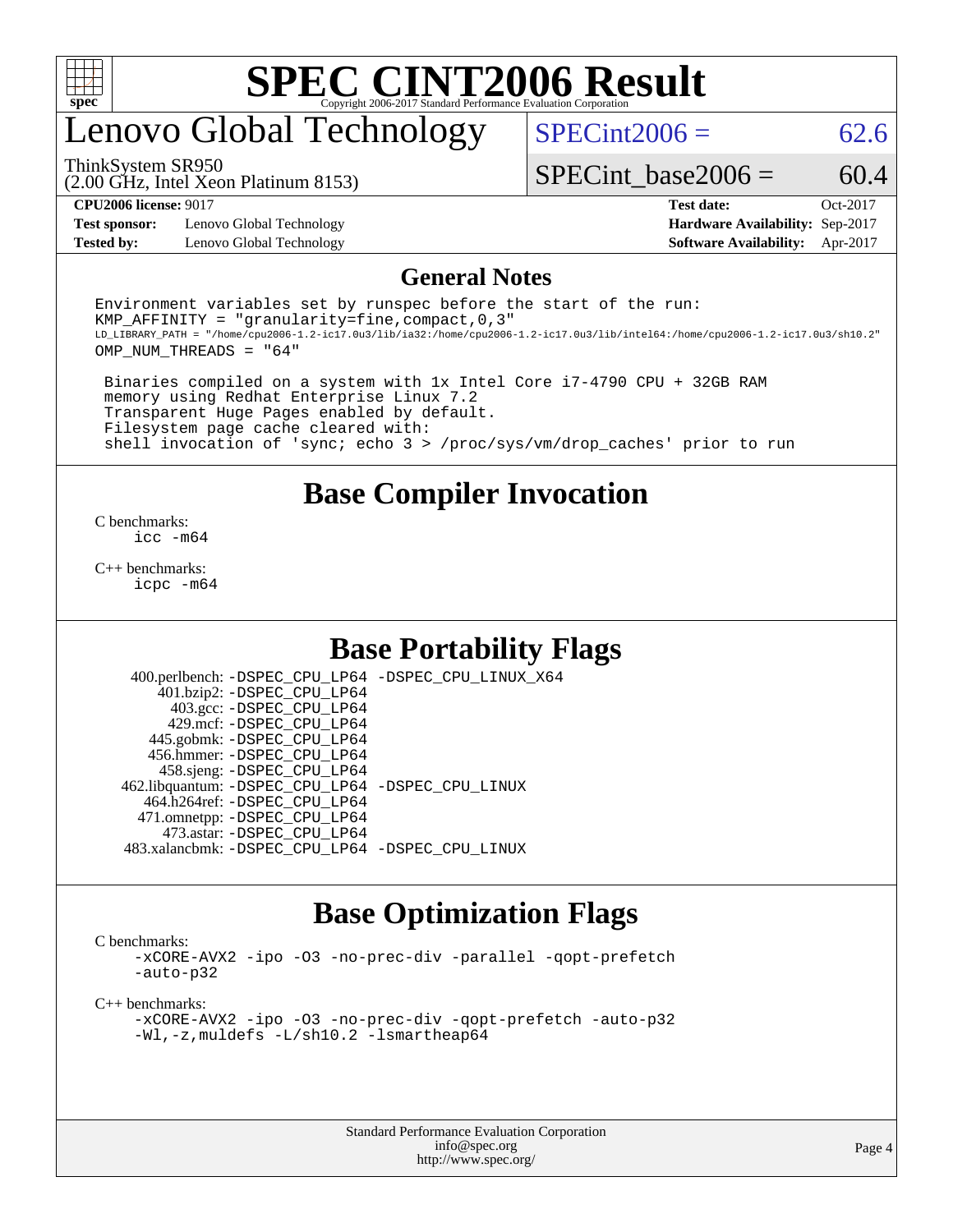

## enovo Global Technology

ThinkSystem SR950

 $SPECint2006 = 62.6$  $SPECint2006 = 62.6$ 

(2.00 GHz, Intel Xeon Platinum 8153)

SPECint base2006 =  $60.4$ 

**[Test sponsor:](http://www.spec.org/auto/cpu2006/Docs/result-fields.html#Testsponsor)** Lenovo Global Technology **[Hardware Availability:](http://www.spec.org/auto/cpu2006/Docs/result-fields.html#HardwareAvailability)** Sep-2017 **[Tested by:](http://www.spec.org/auto/cpu2006/Docs/result-fields.html#Testedby)** Lenovo Global Technology **[Software Availability:](http://www.spec.org/auto/cpu2006/Docs/result-fields.html#SoftwareAvailability)** Apr-2017

**[CPU2006 license:](http://www.spec.org/auto/cpu2006/Docs/result-fields.html#CPU2006license)** 9017 **[Test date:](http://www.spec.org/auto/cpu2006/Docs/result-fields.html#Testdate)** Oct-2017

#### **[Base Other Flags](http://www.spec.org/auto/cpu2006/Docs/result-fields.html#BaseOtherFlags)**

[C benchmarks](http://www.spec.org/auto/cpu2006/Docs/result-fields.html#Cbenchmarks):

403.gcc: [-Dalloca=\\_alloca](http://www.spec.org/cpu2006/results/res2017q4/cpu2006-20171211-51063.flags.html#b403.gcc_baseEXTRA_CFLAGS_Dalloca_be3056838c12de2578596ca5467af7f3)

### **[Peak Compiler Invocation](http://www.spec.org/auto/cpu2006/Docs/result-fields.html#PeakCompilerInvocation)**

[C benchmarks \(except as noted below\)](http://www.spec.org/auto/cpu2006/Docs/result-fields.html#Cbenchmarksexceptasnotedbelow):

[icc -m64](http://www.spec.org/cpu2006/results/res2017q4/cpu2006-20171211-51063.flags.html#user_CCpeak_intel_icc_64bit_bda6cc9af1fdbb0edc3795bac97ada53)

400.perlbench: [icc -m32 -L/opt/intel/compilers\\_and\\_libraries\\_2017/linux/lib/ia32](http://www.spec.org/cpu2006/results/res2017q4/cpu2006-20171211-51063.flags.html#user_peakCCLD400_perlbench_intel_icc_c29f3ff5a7ed067b11e4ec10a03f03ae)

445.gobmk: [icc -m32 -L/opt/intel/compilers\\_and\\_libraries\\_2017/linux/lib/ia32](http://www.spec.org/cpu2006/results/res2017q4/cpu2006-20171211-51063.flags.html#user_peakCCLD445_gobmk_intel_icc_c29f3ff5a7ed067b11e4ec10a03f03ae)

[C++ benchmarks \(except as noted below\):](http://www.spec.org/auto/cpu2006/Docs/result-fields.html#CXXbenchmarksexceptasnotedbelow)

[icc -m32 -L/opt/intel/compilers\\_and\\_libraries\\_2017/linux/lib/ia32](http://www.spec.org/cpu2006/results/res2017q4/cpu2006-20171211-51063.flags.html#user_CXXpeak_intel_icc_c29f3ff5a7ed067b11e4ec10a03f03ae)

473.astar: [icpc -m64](http://www.spec.org/cpu2006/results/res2017q4/cpu2006-20171211-51063.flags.html#user_peakCXXLD473_astar_intel_icpc_64bit_fc66a5337ce925472a5c54ad6a0de310)

#### **[Peak Portability Flags](http://www.spec.org/auto/cpu2006/Docs/result-fields.html#PeakPortabilityFlags)**

 400.perlbench: [-D\\_FILE\\_OFFSET\\_BITS=64](http://www.spec.org/cpu2006/results/res2017q4/cpu2006-20171211-51063.flags.html#user_peakPORTABILITY400_perlbench_file_offset_bits_64_438cf9856305ebd76870a2c6dc2689ab) [-DSPEC\\_CPU\\_LINUX\\_IA32](http://www.spec.org/cpu2006/results/res2017q4/cpu2006-20171211-51063.flags.html#b400.perlbench_peakCPORTABILITY_DSPEC_CPU_LINUX_IA32) 401.bzip2: [-DSPEC\\_CPU\\_LP64](http://www.spec.org/cpu2006/results/res2017q4/cpu2006-20171211-51063.flags.html#suite_peakPORTABILITY401_bzip2_DSPEC_CPU_LP64) 403.gcc: [-DSPEC\\_CPU\\_LP64](http://www.spec.org/cpu2006/results/res2017q4/cpu2006-20171211-51063.flags.html#suite_peakPORTABILITY403_gcc_DSPEC_CPU_LP64) 429.mcf: [-DSPEC\\_CPU\\_LP64](http://www.spec.org/cpu2006/results/res2017q4/cpu2006-20171211-51063.flags.html#suite_peakPORTABILITY429_mcf_DSPEC_CPU_LP64) 445.gobmk: [-D\\_FILE\\_OFFSET\\_BITS=64](http://www.spec.org/cpu2006/results/res2017q4/cpu2006-20171211-51063.flags.html#user_peakPORTABILITY445_gobmk_file_offset_bits_64_438cf9856305ebd76870a2c6dc2689ab) 456.hmmer: [-DSPEC\\_CPU\\_LP64](http://www.spec.org/cpu2006/results/res2017q4/cpu2006-20171211-51063.flags.html#suite_peakPORTABILITY456_hmmer_DSPEC_CPU_LP64) 458.sjeng: [-DSPEC\\_CPU\\_LP64](http://www.spec.org/cpu2006/results/res2017q4/cpu2006-20171211-51063.flags.html#suite_peakPORTABILITY458_sjeng_DSPEC_CPU_LP64) 462.libquantum: [-DSPEC\\_CPU\\_LP64](http://www.spec.org/cpu2006/results/res2017q4/cpu2006-20171211-51063.flags.html#suite_peakPORTABILITY462_libquantum_DSPEC_CPU_LP64) [-DSPEC\\_CPU\\_LINUX](http://www.spec.org/cpu2006/results/res2017q4/cpu2006-20171211-51063.flags.html#b462.libquantum_peakCPORTABILITY_DSPEC_CPU_LINUX) 464.h264ref: [-DSPEC\\_CPU\\_LP64](http://www.spec.org/cpu2006/results/res2017q4/cpu2006-20171211-51063.flags.html#suite_peakPORTABILITY464_h264ref_DSPEC_CPU_LP64) 471.omnetpp: [-D\\_FILE\\_OFFSET\\_BITS=64](http://www.spec.org/cpu2006/results/res2017q4/cpu2006-20171211-51063.flags.html#user_peakPORTABILITY471_omnetpp_file_offset_bits_64_438cf9856305ebd76870a2c6dc2689ab) 473.astar: [-DSPEC\\_CPU\\_LP64](http://www.spec.org/cpu2006/results/res2017q4/cpu2006-20171211-51063.flags.html#suite_peakPORTABILITY473_astar_DSPEC_CPU_LP64) 483.xalancbmk: [-D\\_FILE\\_OFFSET\\_BITS=64](http://www.spec.org/cpu2006/results/res2017q4/cpu2006-20171211-51063.flags.html#user_peakPORTABILITY483_xalancbmk_file_offset_bits_64_438cf9856305ebd76870a2c6dc2689ab) [-DSPEC\\_CPU\\_LINUX](http://www.spec.org/cpu2006/results/res2017q4/cpu2006-20171211-51063.flags.html#b483.xalancbmk_peakCXXPORTABILITY_DSPEC_CPU_LINUX)

#### **[Peak Optimization Flags](http://www.spec.org/auto/cpu2006/Docs/result-fields.html#PeakOptimizationFlags)**

[C benchmarks](http://www.spec.org/auto/cpu2006/Docs/result-fields.html#Cbenchmarks):

 400.perlbench: [-prof-gen](http://www.spec.org/cpu2006/results/res2017q4/cpu2006-20171211-51063.flags.html#user_peakPASS1_CFLAGSPASS1_LDCFLAGS400_perlbench_prof_gen_e43856698f6ca7b7e442dfd80e94a8fc)(pass 1) [-prof-use](http://www.spec.org/cpu2006/results/res2017q4/cpu2006-20171211-51063.flags.html#user_peakPASS2_CFLAGSPASS2_LDCFLAGS400_perlbench_prof_use_bccf7792157ff70d64e32fe3e1250b55)(pass 2) [-xCORE-AVX2](http://www.spec.org/cpu2006/results/res2017q4/cpu2006-20171211-51063.flags.html#user_peakPASS2_CFLAGSPASS2_LDCFLAGS400_perlbench_f-xCORE-AVX2)(pass 2) [-par-num-threads=1](http://www.spec.org/cpu2006/results/res2017q4/cpu2006-20171211-51063.flags.html#user_peakPASS1_CFLAGSPASS1_LDCFLAGS400_perlbench_par_num_threads_786a6ff141b4e9e90432e998842df6c2)(pass 1) [-ipo](http://www.spec.org/cpu2006/results/res2017q4/cpu2006-20171211-51063.flags.html#user_peakPASS2_CFLAGSPASS2_LDCFLAGS400_perlbench_f-ipo)(pass 2) [-O3](http://www.spec.org/cpu2006/results/res2017q4/cpu2006-20171211-51063.flags.html#user_peakPASS2_CFLAGSPASS2_LDCFLAGS400_perlbench_f-O3)(pass 2) [-no-prec-div](http://www.spec.org/cpu2006/results/res2017q4/cpu2006-20171211-51063.flags.html#user_peakPASS2_CFLAGSPASS2_LDCFLAGS400_perlbench_f-no-prec-div)(pass 2) [-qopt-prefetch](http://www.spec.org/cpu2006/results/res2017q4/cpu2006-20171211-51063.flags.html#user_peakCOPTIMIZE400_perlbench_f-qopt-prefetch)

 401.bzip2: [-prof-gen](http://www.spec.org/cpu2006/results/res2017q4/cpu2006-20171211-51063.flags.html#user_peakPASS1_CFLAGSPASS1_LDCFLAGS401_bzip2_prof_gen_e43856698f6ca7b7e442dfd80e94a8fc)(pass 1) [-prof-use](http://www.spec.org/cpu2006/results/res2017q4/cpu2006-20171211-51063.flags.html#user_peakPASS2_CFLAGSPASS2_LDCFLAGS401_bzip2_prof_use_bccf7792157ff70d64e32fe3e1250b55)(pass 2) [-xCORE-AVX2](http://www.spec.org/cpu2006/results/res2017q4/cpu2006-20171211-51063.flags.html#user_peakPASS2_CFLAGSPASS2_LDCFLAGS401_bzip2_f-xCORE-AVX2)(pass 2)  $-par-num-threads=1(pass 1) -ipo(pass 2) -O3(pass 2)$  $-par-num-threads=1(pass 1) -ipo(pass 2) -O3(pass 2)$  $-par-num-threads=1(pass 1) -ipo(pass 2) -O3(pass 2)$  $-par-num-threads=1(pass 1) -ipo(pass 2) -O3(pass 2)$  $-par-num-threads=1(pass 1) -ipo(pass 2) -O3(pass 2)$  $-par-num-threads=1(pass 1) -ipo(pass 2) -O3(pass 2)$ [-no-prec-div](http://www.spec.org/cpu2006/results/res2017q4/cpu2006-20171211-51063.flags.html#user_peakCOPTIMIZEPASS2_CFLAGSPASS2_LDCFLAGS401_bzip2_f-no-prec-div) [-auto-ilp32](http://www.spec.org/cpu2006/results/res2017q4/cpu2006-20171211-51063.flags.html#user_peakCOPTIMIZE401_bzip2_f-auto-ilp32) [-qopt-prefetch](http://www.spec.org/cpu2006/results/res2017q4/cpu2006-20171211-51063.flags.html#user_peakCOPTIMIZE401_bzip2_f-qopt-prefetch)

Continued on next page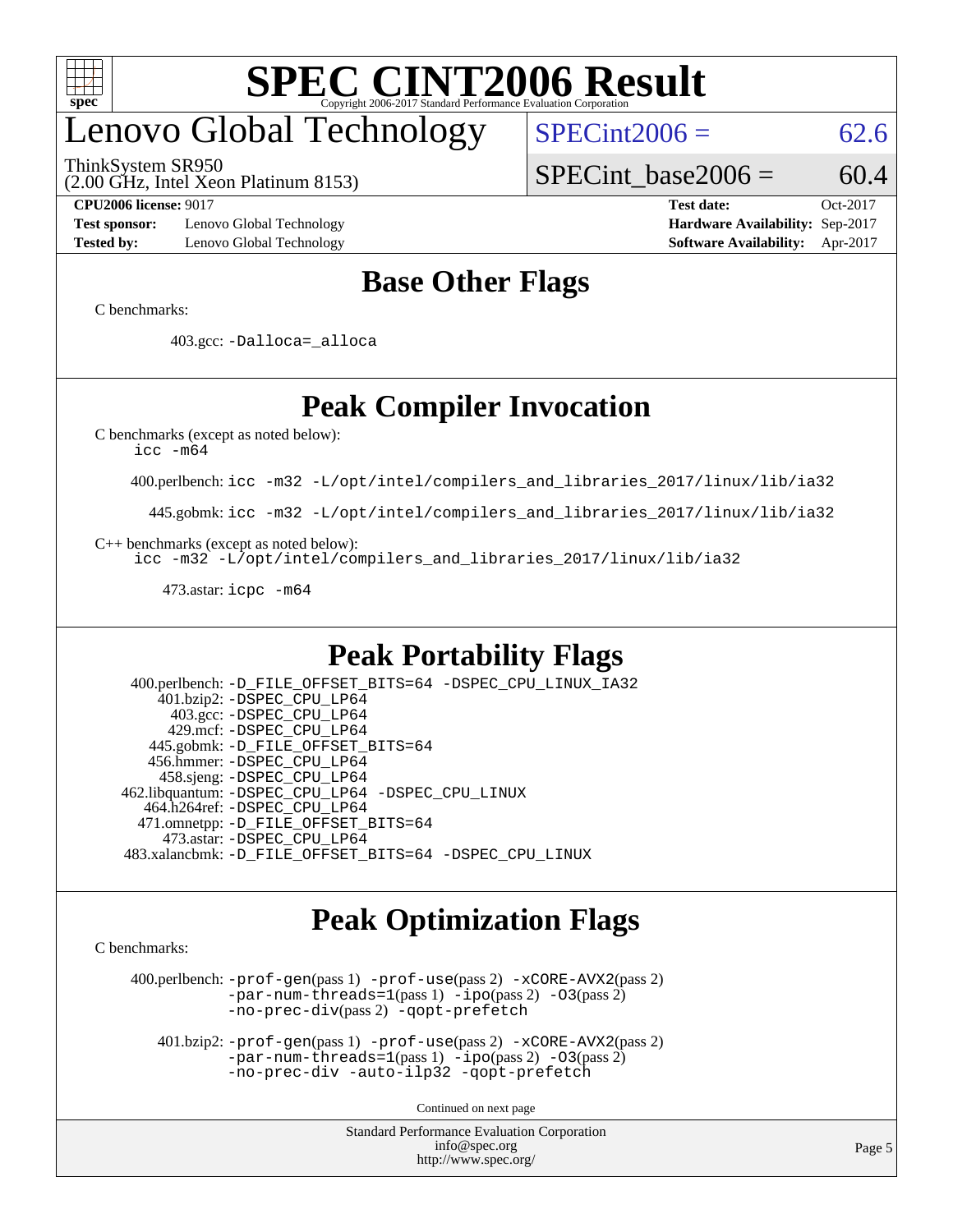

# enovo Global Technology

ThinkSystem SR950

 $SPECint2006 = 62.6$  $SPECint2006 = 62.6$ 

(2.00 GHz, Intel Xeon Platinum 8153)

[SPECint\\_base2006 =](http://www.spec.org/auto/cpu2006/Docs/result-fields.html#SPECintbase2006)  $60.4$ 

**[Test sponsor:](http://www.spec.org/auto/cpu2006/Docs/result-fields.html#Testsponsor)** Lenovo Global Technology **[Hardware Availability:](http://www.spec.org/auto/cpu2006/Docs/result-fields.html#HardwareAvailability)** Sep-2017 **[Tested by:](http://www.spec.org/auto/cpu2006/Docs/result-fields.html#Testedby)** Lenovo Global Technology **[Software Availability:](http://www.spec.org/auto/cpu2006/Docs/result-fields.html#SoftwareAvailability)** Apr-2017

**[CPU2006 license:](http://www.spec.org/auto/cpu2006/Docs/result-fields.html#CPU2006license)** 9017 **[Test date:](http://www.spec.org/auto/cpu2006/Docs/result-fields.html#Testdate)** Oct-2017

### **[Peak Optimization Flags \(Continued\)](http://www.spec.org/auto/cpu2006/Docs/result-fields.html#PeakOptimizationFlags)**

|                                   | $403.\text{sec}: -x \text{CORE-AVX2}$ -ipo -03 -no-prec-div -inline-calloc<br>-qopt-malloc-options=3 -auto-ilp32                                                                                                              |
|-----------------------------------|-------------------------------------------------------------------------------------------------------------------------------------------------------------------------------------------------------------------------------|
|                                   | 429.mcf: -xCORE-AVX2 -ipo -03 -no-prec-div -parallel<br>-gopt-prefetch -auto-p32                                                                                                                                              |
|                                   | 445.gobmk: -prof-gen(pass 1) -prof-use(pass 2) -xCORE-AVX2(pass 2)<br>$-par-num-threads=1(pass 1) -ipo(pass 2) -03(pass 2)$<br>$-no-prec-div(pass 2)$                                                                         |
|                                   | $456.$ hmmer: basepeak = yes                                                                                                                                                                                                  |
|                                   | 458.sjeng: -prof-gen(pass 1) -prof-use(pass 2) -xCORE-AVX2(pass 2)<br>$-par-num-threads=1(pass 1) -ipo(pass 2) -03(pass 2)$<br>-no-prec-div(pass 2) -unroll4                                                                  |
| $462$ .libquantum: basepeak = yes |                                                                                                                                                                                                                               |
|                                   | $464.h264$ ref: basepeak = yes                                                                                                                                                                                                |
| $C_{++}$ benchmarks:              |                                                                                                                                                                                                                               |
|                                   | 471.omnetpp: -prof-gen(pass 1) -prof-use(pass 2) -xCORE-AVX2(pass 2)<br>$-par-num-threads=1(pass 1) -ipo(pass 2) -03(pass 2)$<br>-no-prec-div(pass 2) -qopt-ra-region-strategy=block<br>-Wl,-z, muldefs -L/sh10.2 -lsmartheap |
|                                   | 473.astar: -xCORE-AVX2 -ipo -03 -no-prec-div -qopt-prefetch<br>$-$ auto-p32 -Wl,-z, muldefs -L/sh10.2 -lsmartheap64                                                                                                           |
|                                   | 483.xalancbmk: -xCORE-AVX2 -ipo -03 -no-prec-div -qopt-prefetch<br>$-Wl$ ,-z, muldefs $-L/\nabla L$ .2 -lsmartheap                                                                                                            |

### **[Peak Other Flags](http://www.spec.org/auto/cpu2006/Docs/result-fields.html#PeakOtherFlags)**

[C benchmarks](http://www.spec.org/auto/cpu2006/Docs/result-fields.html#Cbenchmarks):

403.gcc: [-Dalloca=\\_alloca](http://www.spec.org/cpu2006/results/res2017q4/cpu2006-20171211-51063.flags.html#b403.gcc_peakEXTRA_CFLAGS_Dalloca_be3056838c12de2578596ca5467af7f3)

The flags files that were used to format this result can be browsed at <http://www.spec.org/cpu2006/flags/Intel-ic17.0-official-linux64-revF.html> <http://www.spec.org/cpu2006/flags/Lenovo-Platform-Flags-V1.2-SKL-E.html>

You can also download the XML flags sources by saving the following links:

<http://www.spec.org/cpu2006/flags/Intel-ic17.0-official-linux64-revF.xml> <http://www.spec.org/cpu2006/flags/Lenovo-Platform-Flags-V1.2-SKL-E.xml>